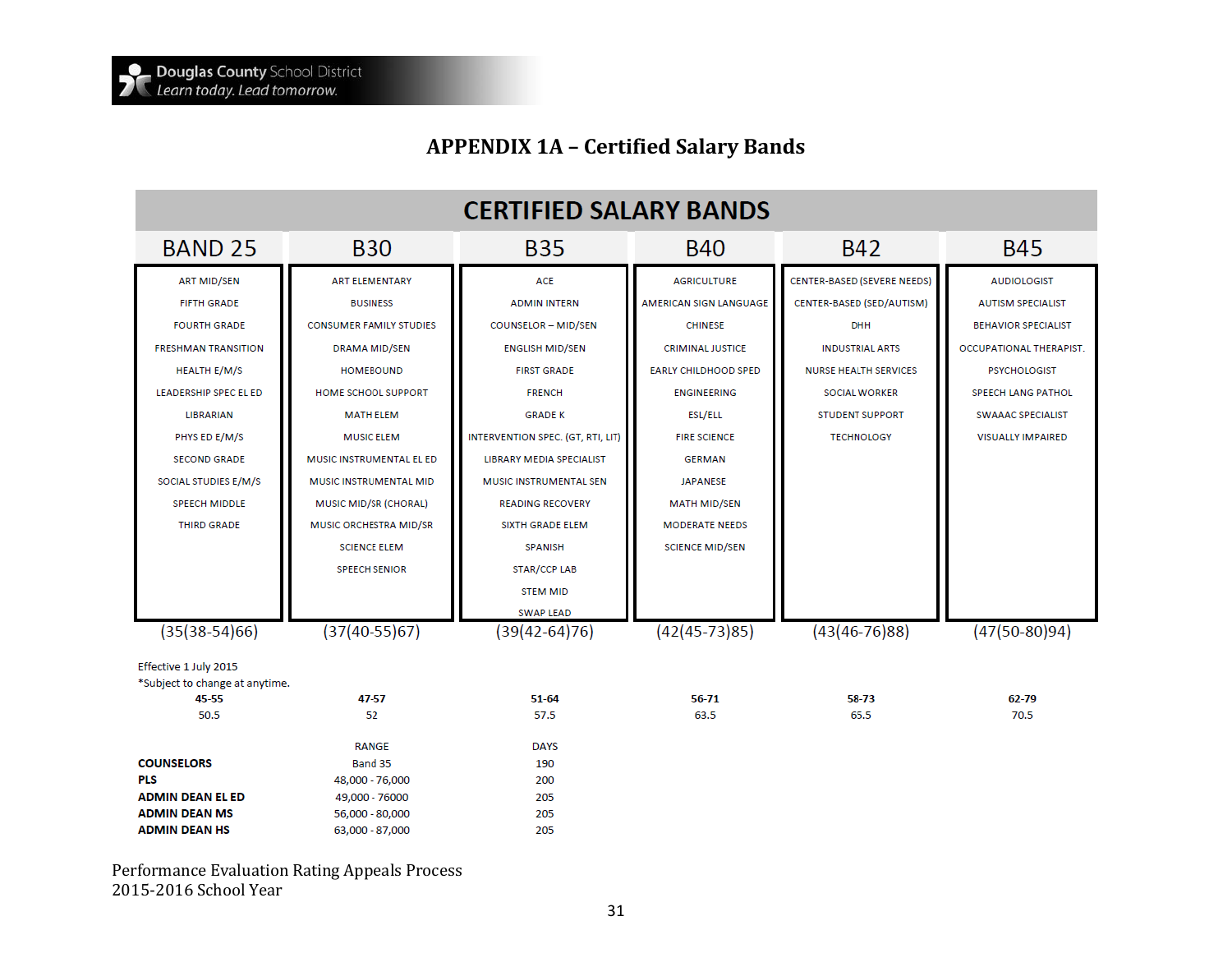## **APPENDIX 1 – 12 Block Compensation Increase Plan**

|                                                                             | Licensed Staff<br>14/15 Evaluation Increases (for 15/16 school year) |           |                     |             |  |
|-----------------------------------------------------------------------------|----------------------------------------------------------------------|-----------|---------------------|-------------|--|
| <b>RANGE POSITION</b>                                                       | <b>Highly Effective</b>                                              | Effective | Partially Effective | Ineffective |  |
| <b>1ST THIRD</b>                                                            | 5.0%                                                                 | 3.5%      | 1.5%                | 0.0%        |  |
| <b>MIDDLE 3RD</b>                                                           | 4.5%                                                                 | 3.0%      | 1.25%               | 0.0%        |  |
| <b>3RD THIRD</b>                                                            | 4.0%                                                                 | $2.5%$ *  | $1.%^*$             | 0.0%        |  |
| On-going increase to base pay percent                                       |                                                                      |           |                     |             |  |
| * increases above band caps will be paid as a lump sum payment in September |                                                                      |           |                     |             |  |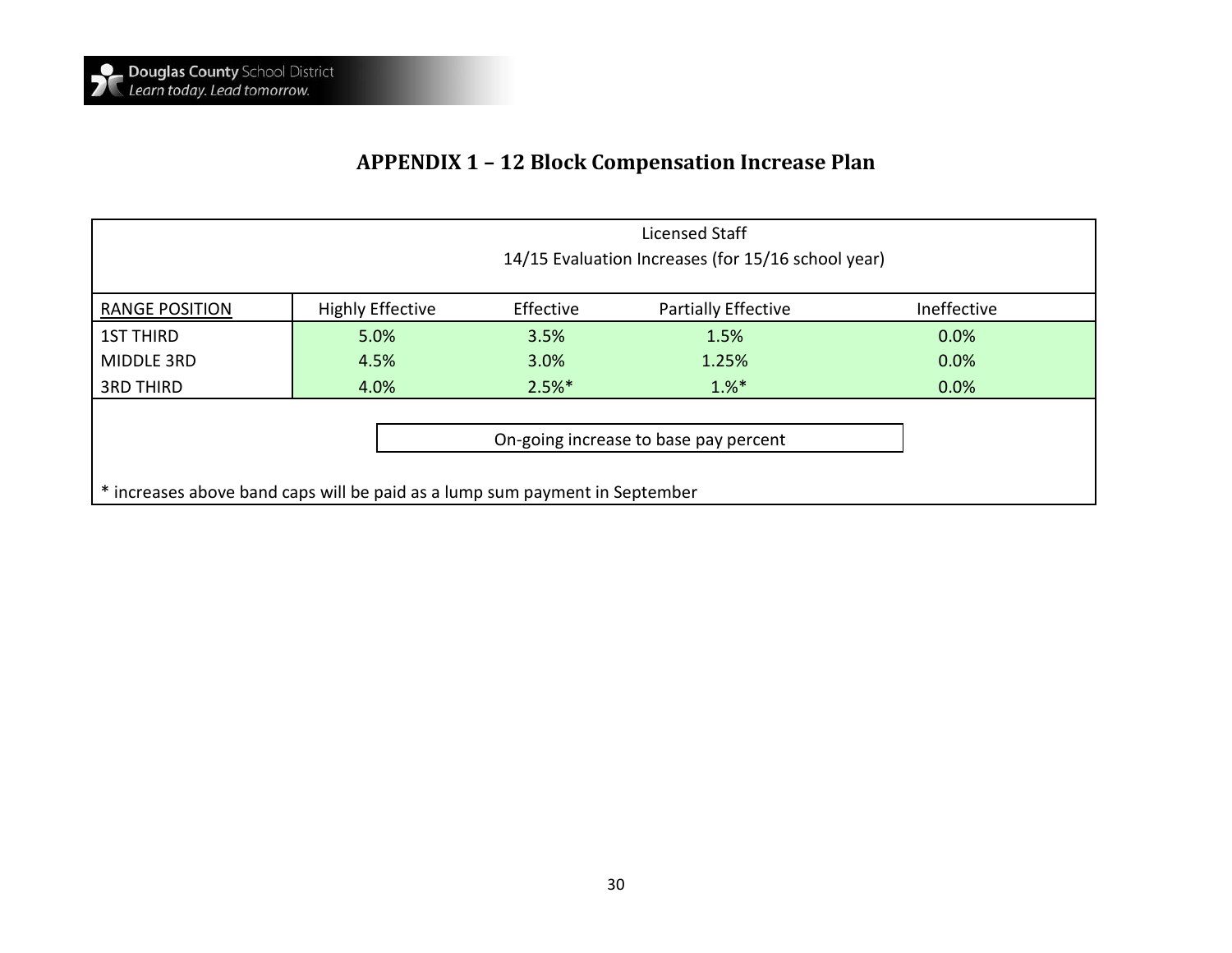Douglas County Salary information (from a phone call with Brian Cesare, Chief Human Resources Officer; September 1, 2015)

- Raises are only based on performance
- Each year, the district creates a 12 block salary increase schedule that determines the raises teachers will receive the following year (see examples below). They use the amount of money they have to distribute for salaries and the number of teachers in each category to determine the raises. Highly effective teachers receive the largest increases, followed by effective teachers and partially effective teachers (ineffective teachers get no increases). Within each rating category, teachers receive different increases based on where their current pay is. Teachers who are making below the "market" rate  $(1<sup>st</sup>$  third) receive the highest increases and teachers making above the "market" rate (3<sup>rd</sup> third) receive the smallest increases. The current "market" rate is denoted on the salary bands document as "mid" in small text below the salary bands.
- Currently, they do not have a salary cap and have some teachers approaching six figures; eventually they will have to set one, but for now teachers can continue getting increases even when they are above the maximum salary in their band on the salary bands document.
- Additionally, highly effective teachers can apply for bonuses for reaching World Class Targets, which can add up to \$6,000 more to their salaries.

12 block salary increase schedule, 2015-2016

Certified RANGE POSITION **1ST THIRD** MIDDLE 3RD

| <b>HE</b> | $\mathsf{F}$ | <b>PE</b>              |  |
|-----------|--------------|------------------------|--|
|           |              | $5.0\%$ 3.5% 1.5% 0.0% |  |
|           |              | 4.5% 3.0% 1.25% 0.0%   |  |
|           |              | $4.0\%$ 2.5% 1.0% 0.0% |  |

Classified A/P/T

3RD THIRD

| HE.        |            | レト         |      |
|------------|------------|------------|------|
| <b>TBD</b> | <b>TBD</b> | <b>TBD</b> | 0.0% |

TBD - Average of 3.2% excluding PERA increase

\* Note - no increases to medical for 15/16 SY

12 block salary increase schedule, 2014-2015